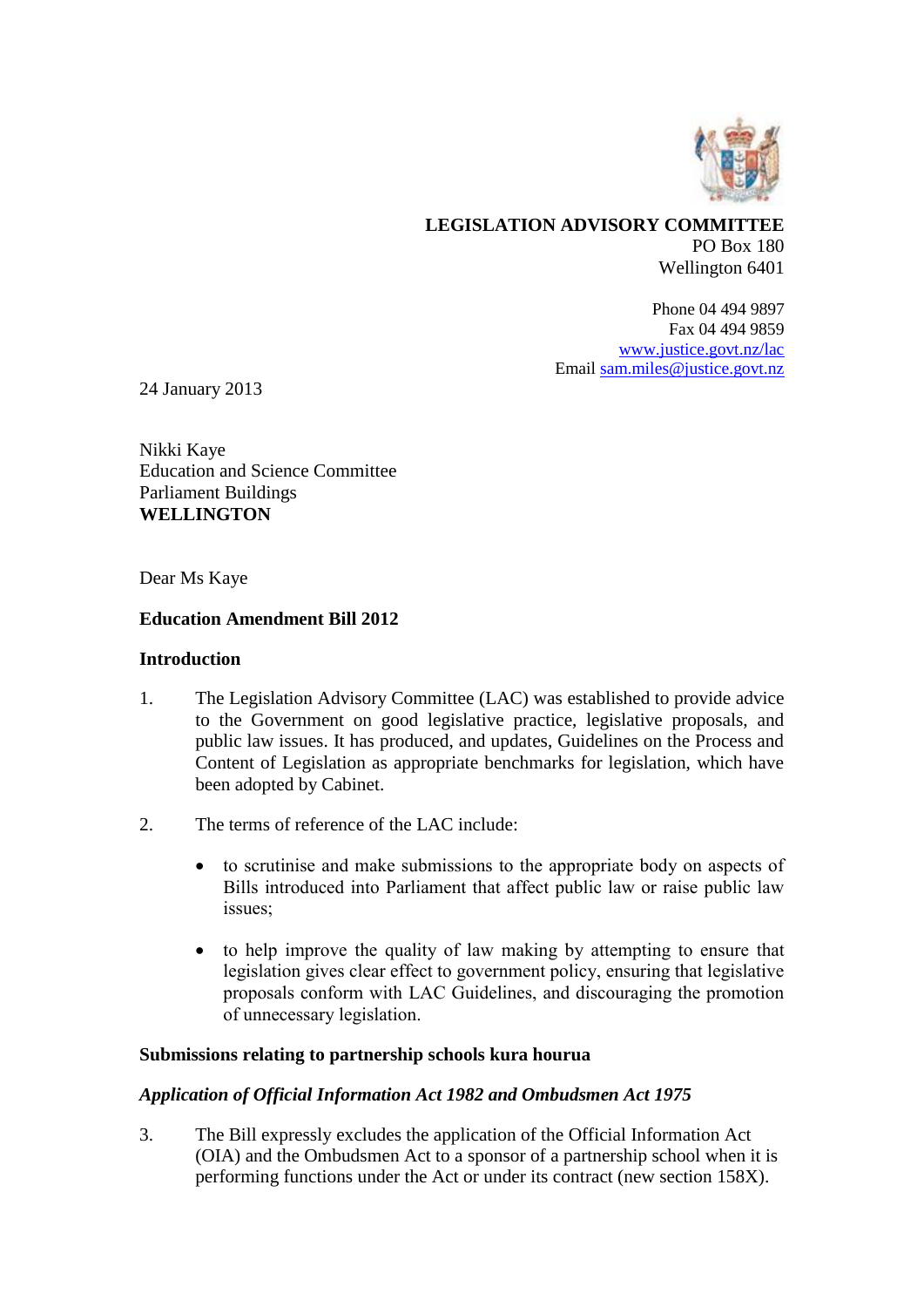The LAC is of the view that making sponsors subject to these two Acts would significantly strengthen the Bill by promoting accountability of those who run these schools and making the Bill more compliant with LAC Guidelines.

- 4. While it is true that sponsors themselves are not "public" bodies in the nature of a Crown entity, they fulfil many of the criteria in LAC Guidelines used to determine whether the OIA should apply. They rely on central government funding, they are answerable to the Minister for the performance of their contract and they may be subject to ministerial intervention, and as a result seem to us to go beyond a purely private institution that might be contracted by the Government to provide certain services. Moreover the schools are stated as serving a public purpose, namely the provision of free education.
- 5. The Ombudsmen Act and OIA would provide a measure of accountability as to matters which are not addressed through contractual obligations to the Minister or through direct contractual accountability to parents and students (unlike that which exists for private schools). Making partnership schools subject to the Ombudsmen Act, for example, provides a remedy for breaches of the Bill of Rights Act 1990 (BORA) in a cheap and accessible forum.
- 6. The LAC notes that the Bill provides for BORA to apply to sponsors of partnership schools. This secures important protections for students and parents of these schools and adds a measure of public accountability. The benefits of that would be further increased by also making sponsors subject to the OIA and the Ombudsmen Act.
- 7. The RIS contains no compelling arguments for why the OIA and the Ombudsmen Act should not apply.
- 8. The LAC submits that sponsors, insofar as they are engaged in the running of partnership schools, ought to be covered by both Acts.

## *Secretary's powers to intervene in an emergency*

- 9. New section 158L provides that the Secretary may take over the management of a partnership school if s/he has reasonable grounds to believe:
	- (a) that–
		- (i) there exists in respect of a partnership school kura hourua an emergency affecting the education or welfare of its students, or
		- (ii) there is an imminent threat of such an emergency; and
	- (b) that the sponsor is unwilling or unable to deal with the emergency or, as the case requires, that threat to the satisfaction of the Secretary.
- 10. The provision applies despite anything in the partnership school contract (new section  $158L(4)$ ).
- 11. The current wording and scheme of the Bill suggest that an "emergency" is something more than a sudden or unforeseen event requiring immediate action, in the nature of a civil defence emergency. It is also something that is not dealt with through the sponsor's contractual obligations. Between these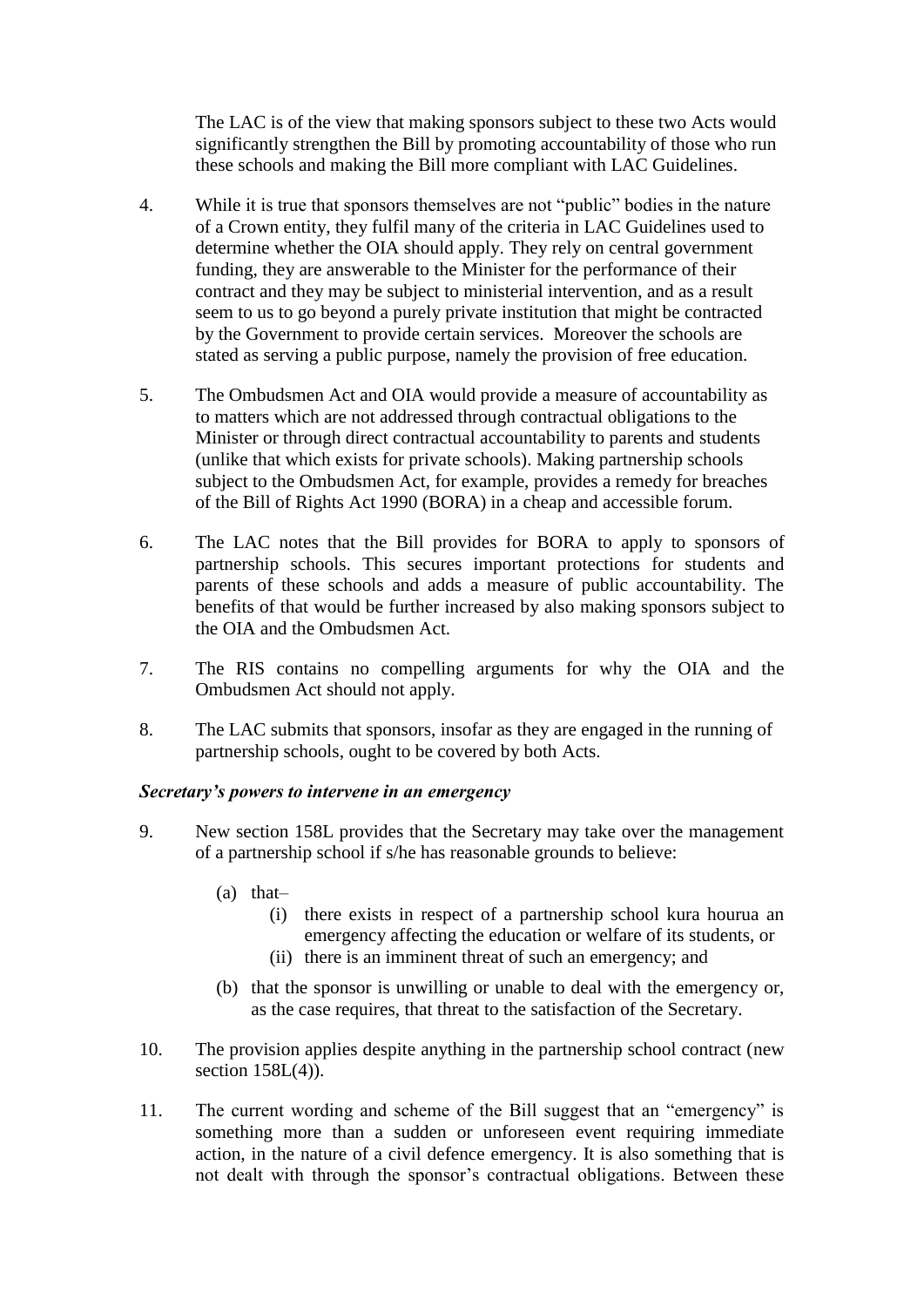two possibilities a number of other events could reasonably fall within the scope of the provision. An emergency might, for instance, be interpreted to include a case where students' ongoing educational or health needs are not being met.

12. The provision's current wording means the extent of the Secretary's powers of intervention is unclear. The Bill could be made more compliant with LAC Guidelines by including a definition of emergency or by way of an amendment to new section 158L, giving more detail about the kind of events it is designed to target. It might be something more in the nature of a "significant problem" as that term is used in Part 10 of the Local Government Act 2002.

# **Submissions relating to schools generally**

## *New duty on school boards and sponsors*

- 13. The Bill imposes a new duty on school boards and sponsors of partnership schools to "perform [their] functions and exercise [their] powers in such a way as to ensure that every student at the school is able to attain his or her highest possible standard in educational achievement". (New sections 75 and 158G).
- 14. The intention of this provision, as evidenced by the RIS, is to ensure that the primary focus of boards and sponsors is on raising educational achievement. However, the RIS notes that the policies and practices of most boards will remain unchanged. No specific, formal review process is planned to accompany the amendment.
- 15. The main purpose of the provision is to provide increased clarity to students and parents. But it imposes a duty on school boards and sponsors to demonstrate that a particular outcome has been reached for every individual child (ie, his or her "highest possible standard" in educational achievement). It is likely to be very difficult for school boards to demonstrate they have fulfilled this obligation in all instances. The RIS notes that the intention is not to create an enforceable right for students to achieve a specific level of achievement. Yet that is exactly what the creation of such a legal duty might entail.
- 16. The LAC's view is that the current wording poses a possible litigation risk.
- 17. If the intention is that boards and sponsors have a duty to focus on providing a particular environment, rather than on the results achieved by particular children, that should be communicated more clearly. Alternatively if the aim of the section is to require a focus on the attainment of each individual child, then it could also be more clearly drafted.

## *Teachers' surrender and retention powers*

18. The Bill confers new powers on teachers to require a student to produce an item, whether hidden on their person or in clear view, which the teacher believes is likely to endanger the safety of any person or detrimentally affect the learning environment. New section 139AAA(3) provides that: